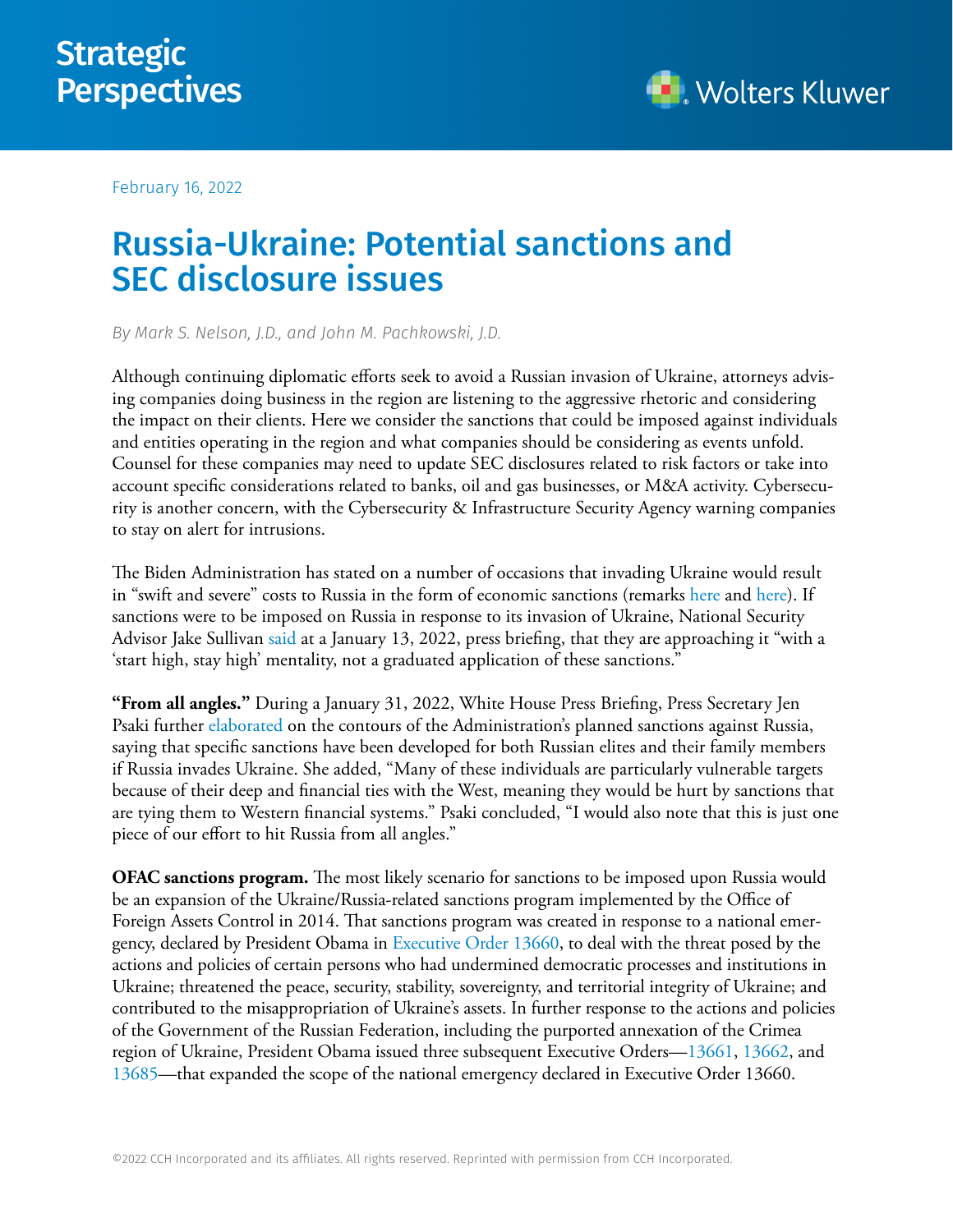The OFAC program, codified at [31 CFR Part 589,](https://www.ecfr.gov/current/title-31/subtitle-B/chapter-V/part-589) has imposed sanctions based on three broad categories: 1) blocking sanctions against individuals and entities designated pursuant to Executive Orders 13660, 13661, 13662, or 13685 and listed on the List of Specially Designated Nationals and Blocked Persons (SDN List); 2) sectoral sanctions against entities operating in sectors of the Russian economy identified by the Secretary of the Treasury pursuant to Executive Order 13662 and listed on the Sectoral Sanctions Identification List (SSI List); and 3) a ban on investment and prohibition on the exportation or importation of goods, technology, or services to or from the Crimea region of Ukraine.

**Congressional action.** Besides expanding upon the OFAC sanctions, Senator Robert Menendez (D-NJ) has introduced the [Defending Ukraine Sovereignty Act of 2022](https://www.congress.gov/117/bills/s3488/BILLS-117s3488pcs.pdf), on January 12, 2022, as S. 3488. The legislation, if enacted, would require the President to periodically determine whether Russia's government is significantly escalating hostilities in or against Ukraine and whether such an escalation has the aim or effect of undermining Ukraine's government or interfering with Ukraine's sovereignty or territorial integrity. If the President determines that Russia's government has engaged in such escalation, the President must impose sanctions on: 1) certain government officials, including Russia's president and prime minister; 2) certain Russian financial institutions; 3) entities involved in certain transactions involving Russian debt; 4) entities (and corporate officers of such entities) involved in constructing or operating Russia's Nord Stream 2 natural gas pipeline; and 5) certain entities involved in Russian resource extraction industries.

**SEC disclosures.** U.S. companies with material business in Russia or Ukraine may elect to update existing SEC disclosures to reflect the risks of doing business in these countries if geopolitical tensions there evolve into open hostilities. Russia's dependence on oil & gas exports may significantly impact businesses that interact with that segment of the Russian economy in the event that open hostilities lead to the imposition by the U.S. and other countries of economic sanctions and to the extent open hostilities between Russia and Ukraine may lead to disruptions in oil & gas supplies or related projects such as the Nord Stream 2 pipeline that may have impacts in Russia, Ukraine, and Europe more generally. Likewise, the banking sector could be significantly impacted if economic sanctions are imposed on Russia. Several SEC disclosure requirements may apply.

- *Risk factors—*Item 105 of Regulation S-K requires companies to, where appropriate, provide risk factors that explain the material factors that make an investment in the company or in a particular offering speculative or risky. Item 105 discourages the use of generic risk factors that state risks applicable to any company or offering, but also provides that, if such generic risk factors are included in SEC filings, they should be grouped together at the end of the risk factor section under the heading "General Risk Factors." Moreover, if the risk factor section is longer than 15 pages, the company must include an up to two-page, bulleted summary of the principal risks to the company or the offering in the forepart of the prospectus or annual report.
- *MD&A trends*—Item 303 of Regulation S-K requires a company to include in its Forms 10-Q and 10-K a narrative disclosure that explains the nature of its business and results of operations in the words of its mangers. Among the several things a company must discuss are those contained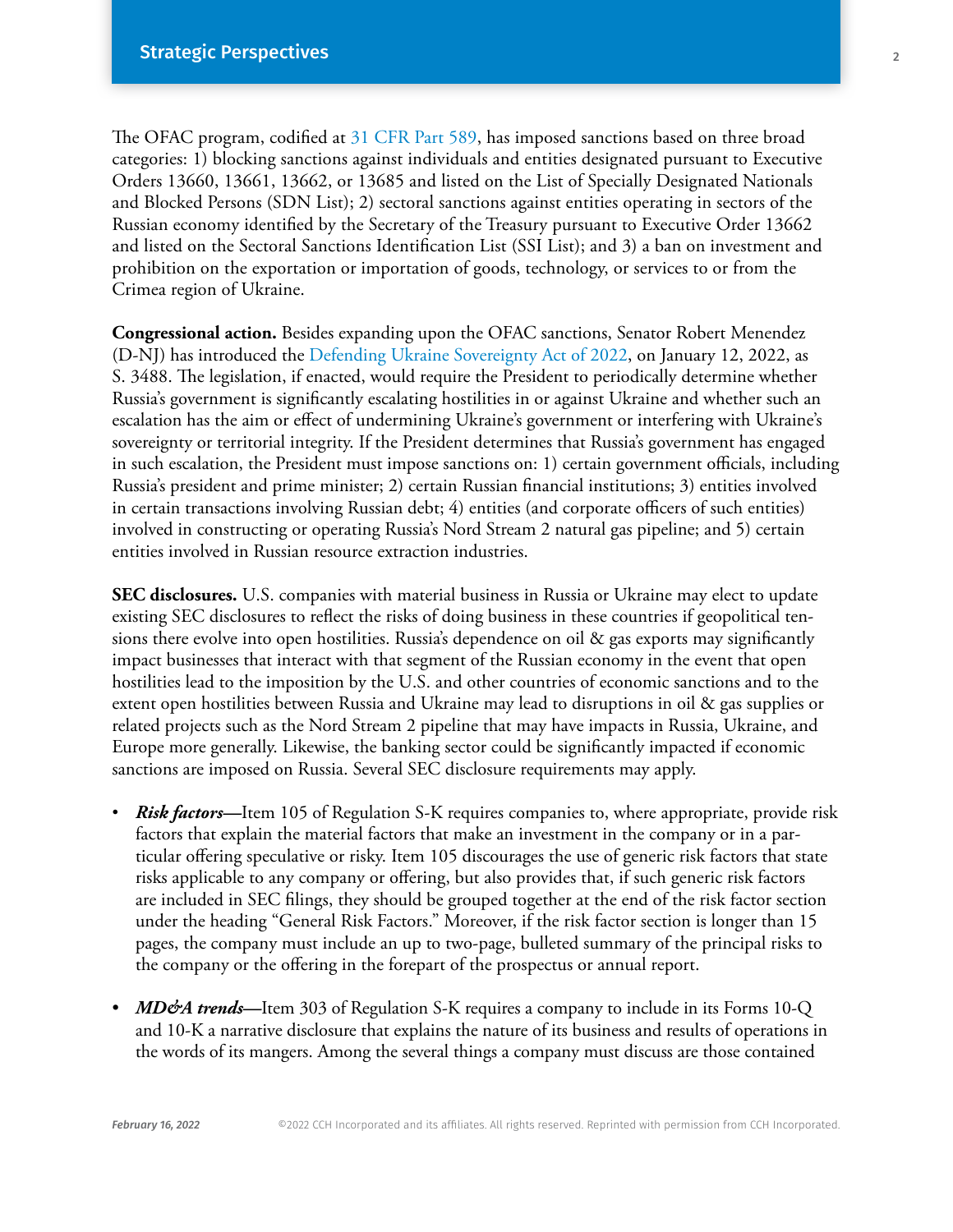in Item 303(b)(2) regarding trends in the company's business. Specifically, a company must: (i) describe any unusual or infrequent events or transactions that materially affect its reported income from operations and the extent of that affect on income; (ii) describe known trends or uncertainties that have or are reasonably likely to have a material favorable or unfavorable impact on net sales or reserves or income from continuing operations; and (iii) if its statement of comprehensive income presents period-to-period changes in net sales or revenue, the company may need to also describe the extent to which these changes are attributable to changes in volume/amount of goods or services sold. The SEC's latest amendments to Item 303 became effective February 10, 2021, with compliance required for a registrant's first fiscal year ending on or after August 9, 2021. (See, Management's Discussion and Analysis, Selected Financial Data, and Supplementary Financial Information, [Release No. 33–10890](https://www.govinfo.gov/content/pkg/FR-2021-01-11/pdf/2020-26090.pdf), November 19, 2020, 86 F.R. 2080, January 11, 2021).

Item 302(b) of Regulation S-K also requires companies that engage in oil & gas producing activities, as defined in Rule  $4-10(a)(16)$  of Regulation S-X, to present the information specified in FASB ASC 932 if those activities are significant in that they would meet one or more of the tests contained in FASB ASC 932-235. The Commission's proposal to amend Item 303 of Regulation S-K had proposed to eliminate Item 302(b), but the final rules retained Item 302(b) because FASB had not yet finalized its applicable revisions to GAAP. The Commission indicated that the elimination of Item 302(b) may be considered in a future rulemaking. (See, Management's Discussion and Analysis, Selected Financial Data, and Supplementary Financial Information, [Release](https://www.govinfo.gov/content/pkg/FR-2021-01-11/pdf/2020-26090.pdf)  [No. 33–10890,](https://www.govinfo.gov/content/pkg/FR-2021-01-11/pdf/2020-26090.pdf) November 19, 2020, 86 F.R. 2080, 2087, January 11, 2021).

Moreover, in the case of companies in engaged in the oil & gas business, guidance included as part of the 2008 reforms of Regulation S-K listed a series of items that such companies may need to address in their MD&A. One of those items is the geopolitical risks that apply to material concentrations of reserves. (See, Modernization of Oil and Gas Reporting, [Release No. 33–8995](https://www.sec.gov/rules/final/2009/33-8995fr.pdf), December 31, 2008, 74 F.R. 2158, 2178-2179, January 14, 2009).

- *Oil & gas industry disclosures—*The Russian economy is heavily dependent on its oil & gas industry. Companies engaged in the oil & gas industry in Russia may need to include specific disclosures about reserves, production, and drilling under federal securities regulations. Items 1201, et. seq., of Regulation S-K provide details on what must be disclosed and when that information must be disclosed. In general, material oil & gas producing activities must be disclosed, but limited partnerships and joint ventures that engage in certain activities may not have to include such disclosures. When disclosures are required to be "by geographic area" the disclosure must provide information by individual country, by groups of countries within a continent, or by continent.
- *Resource extraction issuers—*Following Congressional [disapproval](https://business.cch.com/srd/SRD-MSN-ResourceExtractionIssuerRuleDiaspproval-021417.pdf) of the SEC's original resource extraction issuer rules under the Congressional Review Act, the Commission reissued similar rules in 2020. The resource extraction issuer rules require companies engaged in extractive industries to disclose information relating to any payment made by the resource extraction issuer, a subsidiary of the resource extraction issuer, or an entity under the control of the resource extraction issuer to a foreign government or the federal government for the purpose of the commercial development of oil, natural gas, or minerals.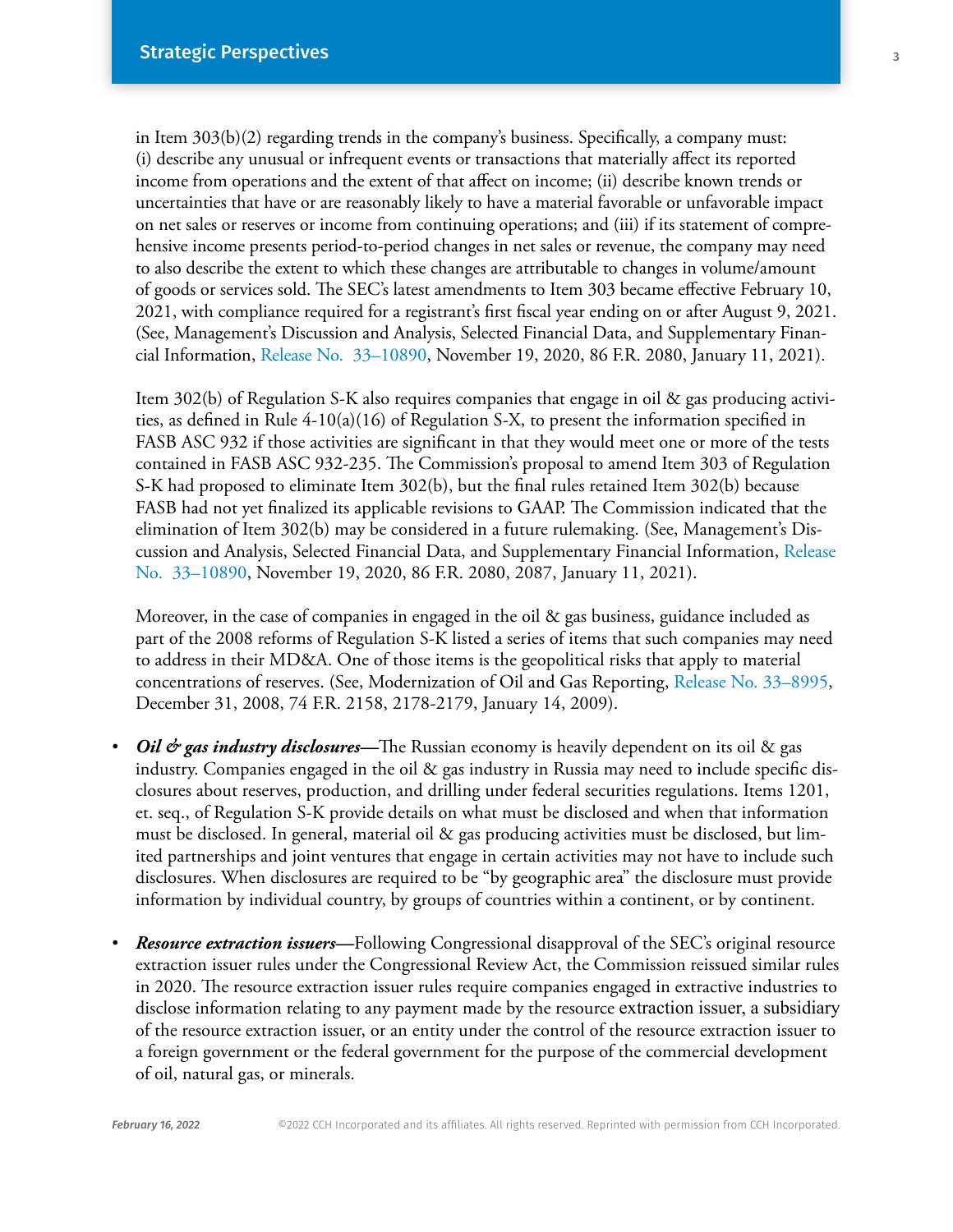The reissued resource extraction issuer regulations became effective on March 16, 2021, but the Commission also adopted a two-year transition period for compliance. As a result, a resource extraction issuer must comply with Exchange Act Rule 13q-1 and Form SD no earlier than two years after the effective date of the final rules. The final rules provide the following example: "if the rules were to become effective on March 1, 2021, the compliance date for an issuer with a December 31 fiscal year-end would be Monday, September 30, 2024 (i.e., 270 days after its fiscal year end of December 31, 2023)."

Questions may arise regarding the enforceability of the reissued rules because the Congressional Review Act provides that an agency may not reissue rules that are in substantially the same form as the disapproved rules without new Congressional authority. To date, no such new legislative authority has been enacted into law, although legislation has been proposed to accomplish that objective. (See, e.g., a discussion draft of the [Oil and Minerals Corruption Prevention Act,](https://financialservices.house.gov/uploadedfiles/02.25_bills-1177ih.pdf) proposed by Rep. Brad Sherman (D-Calif)).

The Commission's December 2020 re-write noted that the Congressional disapproval resolution did not alter the original Congressional mandate and, thus, the Commission had an obligation to issue new rules. However, to avoid issuing rules in substantially the same form as the disapproved rules, the Commission focused on revising two items over which it believed it had discretion: (1) rules for the publication of issuers' payment disclosures as compared to anonymization; and (2) the "relative granularity" regarding how "project" is defined. The latest version of the regulation also includes conditional exemptions regarding conflicts of law, conflicts with pre-existing contracts, and emerging growth companies and smaller reporting companies (See, Disclosure of Payments by Resource Extraction Issuers, [Release No. 34–90679,](https://www.govinfo.gov/content/pkg/FR-2021-01-15/pdf/2020-28103.pdf) December 16, 2020, 86 F.R. 4662, January 15, 2021).

Disclosure of payments by resource extraction issuers remains on the Commission's [Fall 2021](https://www.reginfo.gov/public/do/eAgendaMain?operation=OPERATION_GET_AGENCY_RULE_LIST¤tPub=true&agencyCode=&showStage=active&agencyCd=3235&csrf_token=1AB211DDC941A99452C05B6E780FA58E8C5BDA5BBCA1A42FC176A2F28F8A20106518DF6B7B05F630307025BA5FFEE9780C0B)  [Unified Agenda of Regulatory and Deregulatory Actions.](https://www.reginfo.gov/public/do/eAgendaMain?operation=OPERATION_GET_AGENCY_RULE_LIST¤tPub=true&agencyCode=&showStage=active&agencyCd=3235&csrf_token=1AB211DDC941A99452C05B6E780FA58E8C5BDA5BBCA1A42FC176A2F28F8A20106518DF6B7B05F630307025BA5FFEE9780C0B)

• *Bank disclosures—*Under Item 1401(d) of Regulation S-K, bank holding companies must disclose foreign financial activities only if the information to be presented meets the thresholds for separate disclosure contained in Rule 9-05 of Regulation S-X. Under Rule 9-05 of Regulation S-X, a BHC must provide separate disclosure of its foreign activities for each period in which either its  $(1)$  assets, or  $(2)$  revenue, or  $(3)$  income/loss before income tax expense, or  $(4)$ net income/loss, each associated with its foreign activities, was greater than 10 percent of the corresponding amount in its related financial statements. Certain types of information must be presented separately for each significant geographic area and in the aggregate for non-significant geographic areas. Rule 9-05 defines "foreign activities" to mean loans and other revenue producing assets and transactions in which the debtor or customer, whether an affiliated or unaffiliated person, is domiciled outside the United States. Rule 9-05 defines "significant geographic area" to mean an area in which assets or revenue or income before income tax or net income exceed 10 percent of the comparable amount as reported in the financial statements.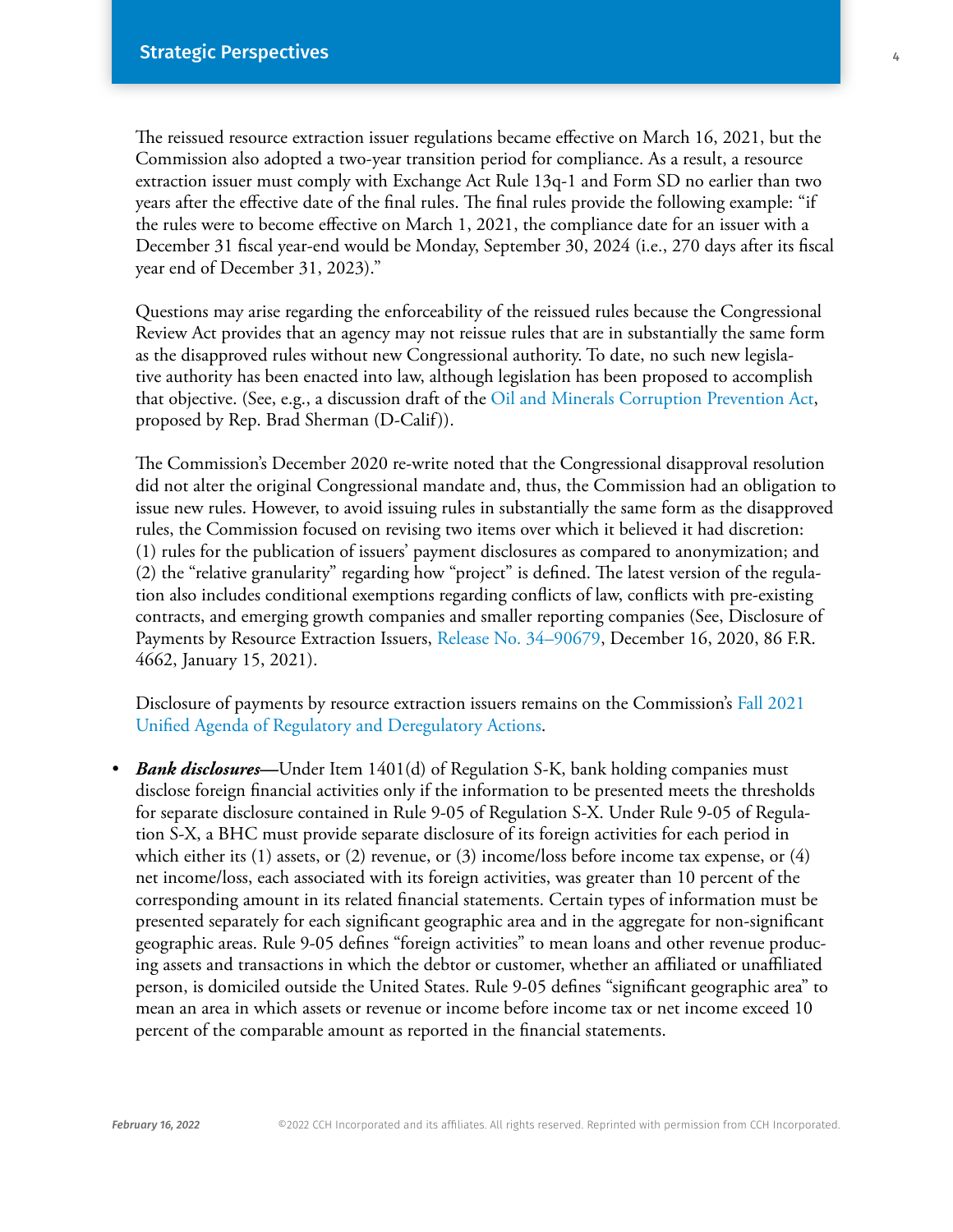Instruction 5. to Item 1402 of Regulation S-K states that if disclosure under Item 1401(d) is required, the information required by Item 1402 must be further segmented between domestic and foreign activities for each significant category of assets and liabilities. Moreover, a BHC must, for each period, present separately, on the basis of averages, the percent of total assets and total liabilities attributable to foreign activities.

The Instructions to Item 1405 of Regulation S-K provide that certain information regarding allowances for credit losses need not be disclosed if the BHC is a foreign private issuer that follows IFRS.

Several provisions regarding deposits contained in Item 1406 of Regulation S-K may apply to a BHC's foreign activities. For one, Item 1406(c) states that, if material, a BHC must disclose separately the aggregate amount of deposits by foreign depositors in domestic offices but need not identify the depositors' nationality. Under Item 1406(e), a foreign banking or savings and loan registrant must disclose the definition of uninsured deposits appropriate for its country of domicile. Item  $1406(f)(2)$  requires that a BHC state the amounts of otherwise uninsured timed deposits by the time remaining until maturity as specified by Item 1406; the disclosure would include non-U.S. time deposits in excess of any country-specific insurance fund limit.

Revisions to the Regulation S-K banking disclosure requirements became effective November 16, 2020, with a compliance date of December 15, 2021, also known as the mandatory compliance date. Prior to the mandatory compliance date, the Commission retained, and banks were advised to follow, the Securities Act and Exchange Act Guide 3 titled ["Statistical Disclosure by Bank](https://business.cch.com/srd/Release—Guide3—StatisticalDisclosurebyBankHoldingCompanies;GeneralInstructionsSecuritiesandExchangeCommission.pdf)  [Holding Companies.](https://business.cch.com/srd/Release—Guide3—StatisticalDisclosurebyBankHoldingCompanies;GeneralInstructionsSecuritiesandExchangeCommission.pdf)" The two Guide 3 documents will be removed and reserved as of January 1, 2023. (See, Update of Statistical Disclosures for Bank and Savings and Loan Registrants, [Release](https://www.govinfo.gov/content/pkg/FR-2020-10-16/pdf/2020-20655.pdf)  [No. 33–10835,](https://www.govinfo.gov/content/pkg/FR-2020-10-16/pdf/2020-20655.pdf) September 11, 2020, 85 F.R. 66108, October 16, 2020).

**Forms 8-K and 6-K.** Companies subject to Exchange Act reporting requirements use Form 8-K to report unscheduled material events. A company generally must file or furnish (as appropriate) Form 8-K within four business days after a reportable event has occurred, subject to some adjustments in timing for weekends and holidays, and subject to the requirements for Regulation FD disclosures (Rule 100(a) of Regulation FD distinguishes between simultaneous and prompt disclosures depending on whether the Regulation FD disclosure was intentional or non-intentional, respectively) and "other" disclosures (discussed below). Some of the more common Items within Form 8-K can apply generically to almost any business, while some of them may have greater relevance to companies engaged in banking or the extractive industries:

Items 1.01 and 1.02—Entry into/termination of a material definitive agreement.

Item 1.03—Bankruptcy or receivership.

Item 2.01—Completion of acquisition or disposition of assets.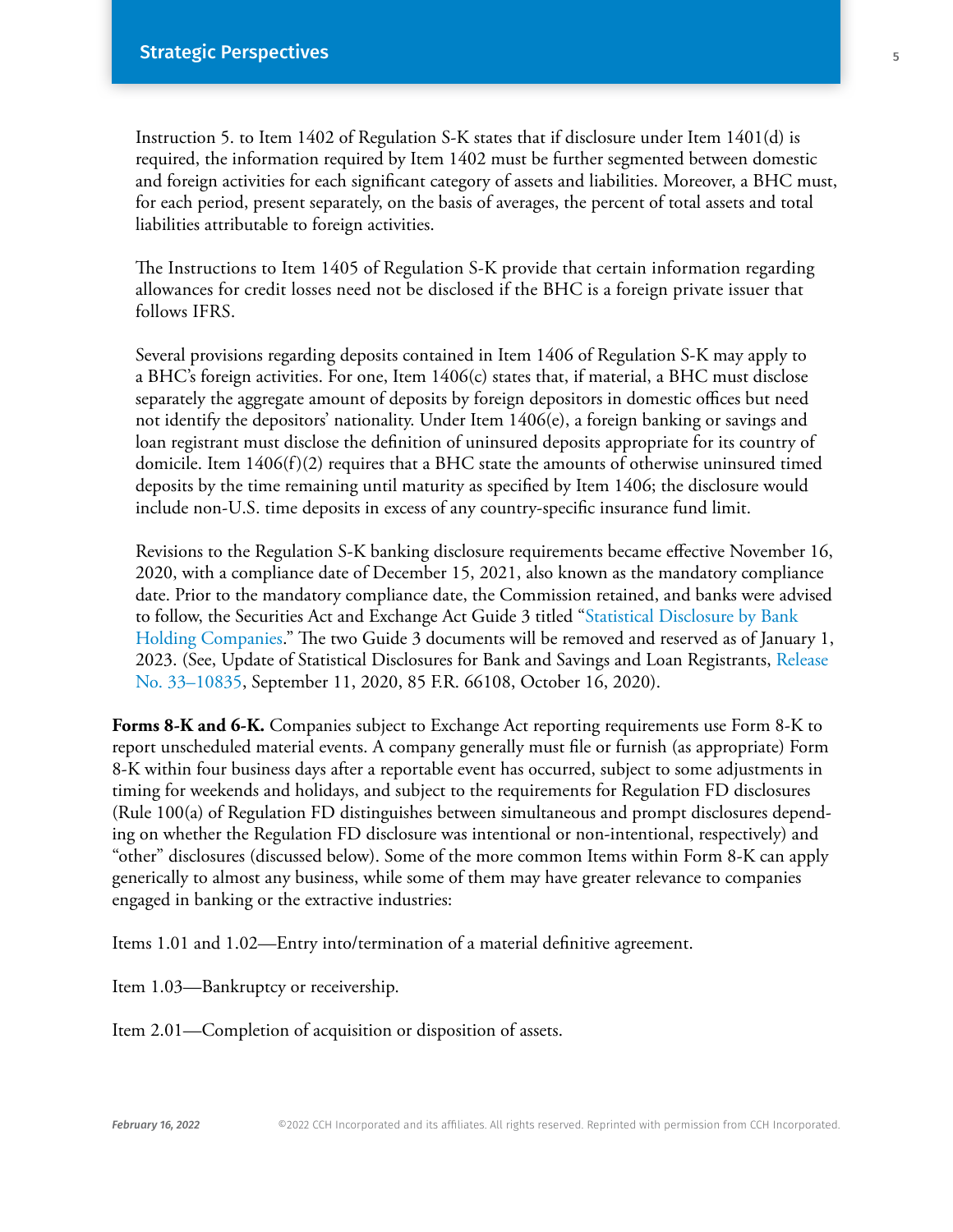Item 2.02. Results of operations and financial condition.

Items 2.03 and 2.04. Creation of/triggering events related to a direct financial obligation or an obligation under an off-balance sheet arrangement of a registrant.

Item 2.06. Material impairments.

Item 5.05. Amendments to the registrant's code of ethics, or waiver of a provision of the code of ethics.

Items 6.01 to 6.06—Asset-backed securities.

Item 8.01—Other events. Companies may disclose on Form 8-K other events that are not explicitly required to be disclosed on such form but which the company deems to be important to holders of its securities.

A foreign private issuer that is required to furnish reports under Exchange Act Rules 13a-16 or 15d-16 would file Form 6-K, which is similar to Form 8-K.

**SEC staff OFAC comment letters.** As part of the SEC's filing review process, SEC staff occasionally issue comments to companies regarding compliance with Office of Foreign Asset Control sanctions regimes. These OFAC-themed staff comments letters often focus on the potential that a company will suffer reputational harm from violations of the various sanctions regimes overseen by OFAC.

A somewhat recent example of such a dialogue involved PayPal Holdings, Inc., in which [SEC staff](https://www.sec.gov/Archives/edgar/data/0001633917/000000000019009683/filename1.pdf)  [asked](https://www.sec.gov/Archives/edgar/data/0001633917/000000000019009683/filename1.pdf) PayPal to further explain its settlement with OFAC regarding sanctions violations and to clarify its disclosures regarding a news media report that PayPal had received related DOJ subpoenas. [PayPal's initial response](https://www.sec.gov/Archives/edgar/data/0001633917/000163391719000166/filename1.htm) explained that the transactions flagged by OFAC had involved payments processed by PayPal or its subsidiaries that, due to human error, had evaded PayPal's screening system. PayPal also said that because it was unsure whether OFAC would consider the transactions to be violations, the company could not state what potential reputational harm could result from the transactions. PayPal also indicated that the DOJ subpoenas reported by media outlets may have been previously disclosed in its earlier Forms 10-K and 10-Q in relation to an AML issue rather than potential sanctions violations.

An [SEC follow-up letter](https://www.sec.gov/Archives/edgar/data/0001633917/000000000019010564/filename1.pdf) reiterated the staff's prior request for the names of the countries involved. [PayPal responded](https://www.sec.gov/Archives/edgar/data/0001633917/000163391719000170/filename1.htm) that the countries included North Korea, Iran, Sudan, and Syria. PayPal also said the transactions did not involve the governments of those countries, were negligible and de minimis with respect to total volume and dollar value, and that the transactions accounted for only a small portion of PayPal's global revenue from its transaction processing business. PayPal also stated that it has policies and procedures to prevent such transactions from being processed, denies account registration to prohibited persons and entities in sanctioned countries, blocks access to PayPal websites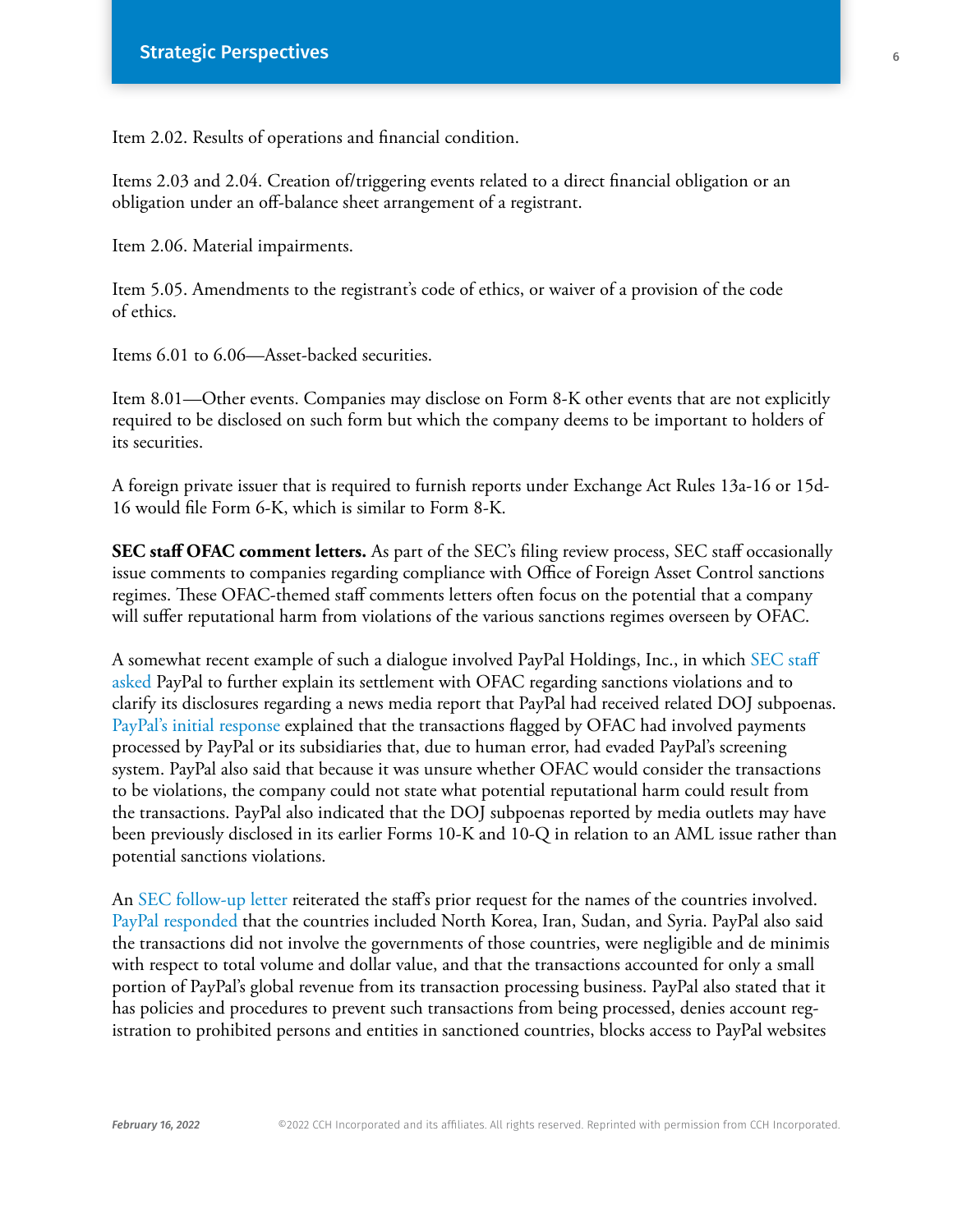by sanctioned countries, and blocks IP addresses known to be associated with persons in sanctioned countries. Overall, PayPal said the transactions at issue were not material to a reasonable investor, although the company noted uncertainty about what if any, action OFAC may take.

The SEC staff's [dialogue](https://business.cch.com/srd/SRD-MSN-INGStaffComments-03242014.pdf) with ING Groep N.V. also provides an earlier example of OFAC-themed comments in the context of a traditional bank. There, the SEC staff inquired regarding an alleged effort by several of the company's global offices to hide transactions with Cuba and Iran that were banned under federal law. ING eventually agreed to abide by deferred prosecution agreements with federal and New York law enforcement agencies, requiring the company to pay a \$619 million penalty. ING's related settlement with OFAC was the largest settlement of its kind at the time. The SEC's comment letters emphasized the potential for ING to suffer reputational harm.

**Cybersecurity.** If geopolitical tensions between Russia and Ukraine evolve into open hostilities, the U.S. and its European allies will likely impose strong sanctions against Russia. It is plausible that Russia could retaliate against nation states or businesses operating in nation states that support sanctions against Russia and that that retaliation could take the form of government-sanctioned cyberattacks or cyberattacks perpetrated by criminal groups or other state or non-state actors who sympathize with Russia. U.S. businesses should be alert to the possibility of cyberattacks associated with any developments regarding Russia and Ukraine.

The Commission's 2018 interpretation related to cybersecurity disclosures updated its prior guidance that was issued in 2011 ([CF Disclosure Guidance: Topic No. 2](https://www.sec.gov/divisions/corpfin/guidance/cfguidance-topic2.htm)) but retained the emphasis on materiality while adding new guidance on the need for companies to have cybersecurity policies and procedures and for companies to avoid scenarios that could involve insider trading related to cyber incidents. The Commission reiterated that a company need not make disclosures that would provide hackers with a "roadmap" to the company's vulnerabilities, but the company should disclose cybersecurity risks and incidents that are material and discuss the related financial, legal, or reputational consequences. Cyber disclosures can evolve over time as the facts of a cyber incident become known and, thus, companies may need to correct earlier disclosures. (See, Commission Statement and Guidance on Public Company Cybersecurity Disclosures, [Release No. 33–10459](https://www.govinfo.gov/content/pkg/FR-2018-02-26/pdf/2018-03858.pdf), February 21, 2018, 83 F.R. 8166, February 26, 2018). The Commission recently [proposed](https://www.sec.gov/rules/proposed/2022/33-11028.pdf) to extend cybersecurity regulations to investment advisers, registered investment companies, and business development companies.

Moreover, the Cybersecurity & Infrastructure Security Agency (CISA) has issued an [alert](https://www.cisa.gov/shields-up) urging U.S. businesses to raise their state of alert in the event that open hostilities occur between Russia and Ukraine. CISA suggested that firms working with organizations in Ukraine take additional steps to monitor, inspect, and isolate online traffic with those organizations, including a review of access controls. "While there are not currently any specific credible threats to the U.S. homeland, we are mindful of the potential for the Russian government to consider escalating its destabilizing actions in ways that may impact others outside of Ukraine," said the alert. According to the alert, Russia has employed cyber to project force around the globe during the past decade, including via previous operations in Ukraine.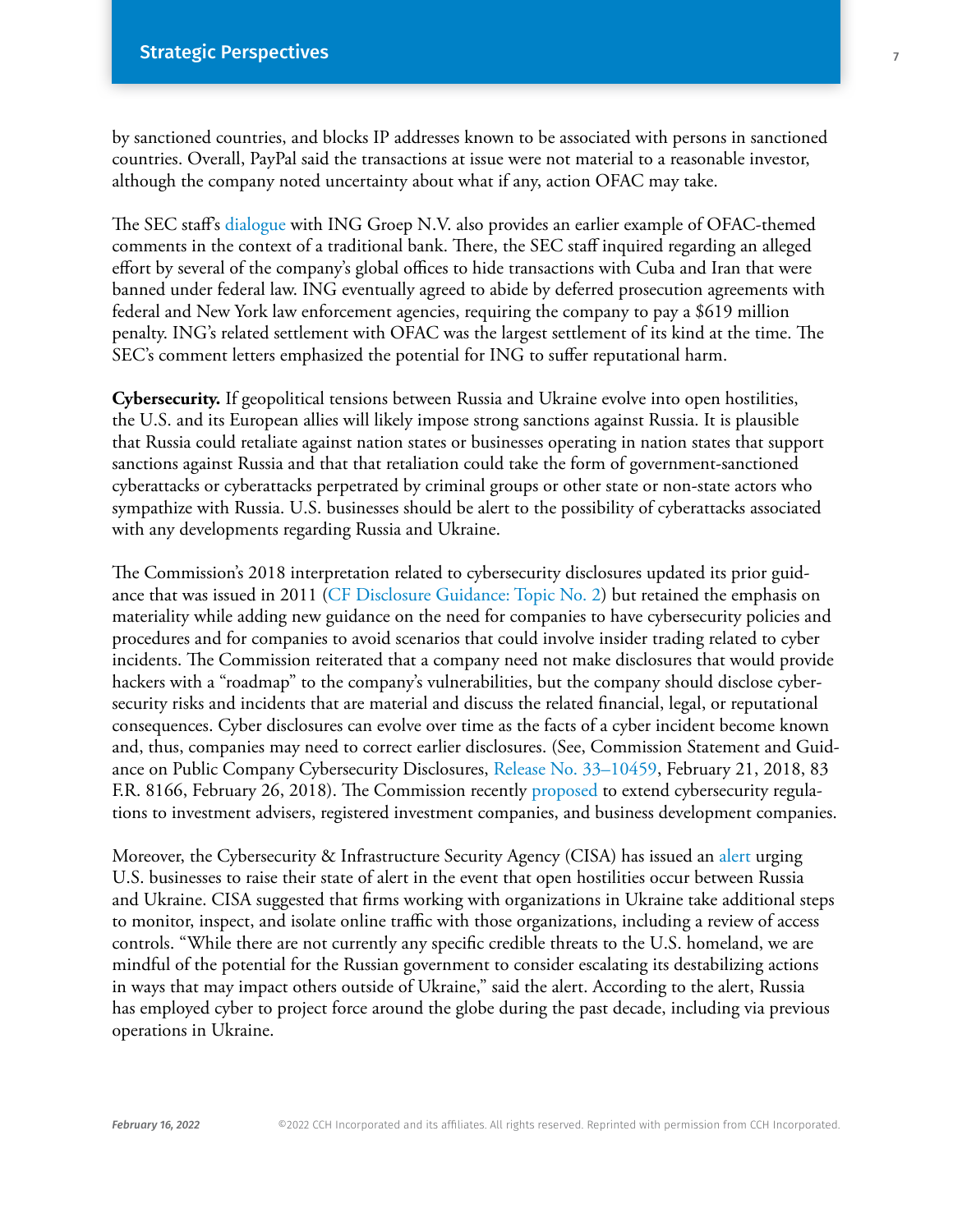**CFIUS merger reviews.** The Committee on Foreign Investment in the United States (CFIUS), housed within the Treasury Department, reviews transactions involving foreign investment in the U.S and real estate transactions by foreign persons for the purpose of understanding how those transactions may impact the national security of the U.S. Through CFIUS reforms enacted via the Foreign Investment Risk Review Modernization Act (FIRRMA) of 2018, Congress has continued to sharpen its focus on limiting the influence of Chinese companies in U.S. markets, especially those companies with ties to China's Communist government, as a way of blunting the growing economic and military rivalry between the U.S. and China. However, CFIUS reviews extend to transactions with businesses in other countries. Transactions in which Russian or Ukrainian companies make investments in the U.S. could receive CFIUS scrutiny.

**FCPA issues.** The Foreign Corrupt Practices Act (FCPA), with many of its operative provisions contained in portions of the Exchange Act, sets forth two related approaches to corrupt business practices by focusing on bribery and accounting provisions. The accounting provisions are further subdivided into provisions requiring companies to maintain books and records and internal controls. Beyond these basics, FCPA practitioners also should be aware of several recent developments regarding the definition of "foreign official" and the use of disgorgement in FCPA actions.

First, the FCPA can apply broadly as at least one recent court opinion demonstrates. The FCPA, at 15 U.S.C. §78dd-2(h)(2)(A), defines "foreign official" to mean "any officer or employee of a foreign government or any department, agency, or instrumentality thereof, or of a public international organization, or any person acting in an official capacity for or on behalf of any such government or department, agency, or instrumentality, or for or on behalf of any such public international organization." The word "instrumentality," however, is undefined. The Eleventh Circuit in *[U.S. v. Esquenazi](https://business.cch.com/srd/US-v-Esquenazi.pdf)* (2014) [\(cert. den'd\)](https://www.supremecourt.gov/orders/courtorders/100614zor.pdf), defined "instrumentality" to mean "an entity controlled by the government of a foreign country that performs a function the controlling government treats as its own."

The Eleventh Circuit noted that the judicially-created explanation of "instrumentality" requires a factual evaluation of what it means to "control" and what it means for a function to be "a function the government treats as its own." The court said "control" can be shown by examining: (1) the foreign government's formal designation of the entity; (2) whether the government has a majority interest in the entity; (3) the government's ability to hire and fire the entity's principals; (4) the extent to which the entity's profits, if any, go directly into the governmental fisc or the extent to which the government funds the entity if it fails to break even; and (5) the length of time these indicia have existed.

Likewise, "a function the government treats as its own" can be demonstrated by showing: (1) whether the entity has a monopoly over the function it exists to carry out; (2) whether the government subsidizes the costs associated with the entity providing services; (3) whether the entity provides services to the public at large in the foreign country; and (4) whether the public and the government of that foreign country generally perceive the entity to be performing a governmental function.